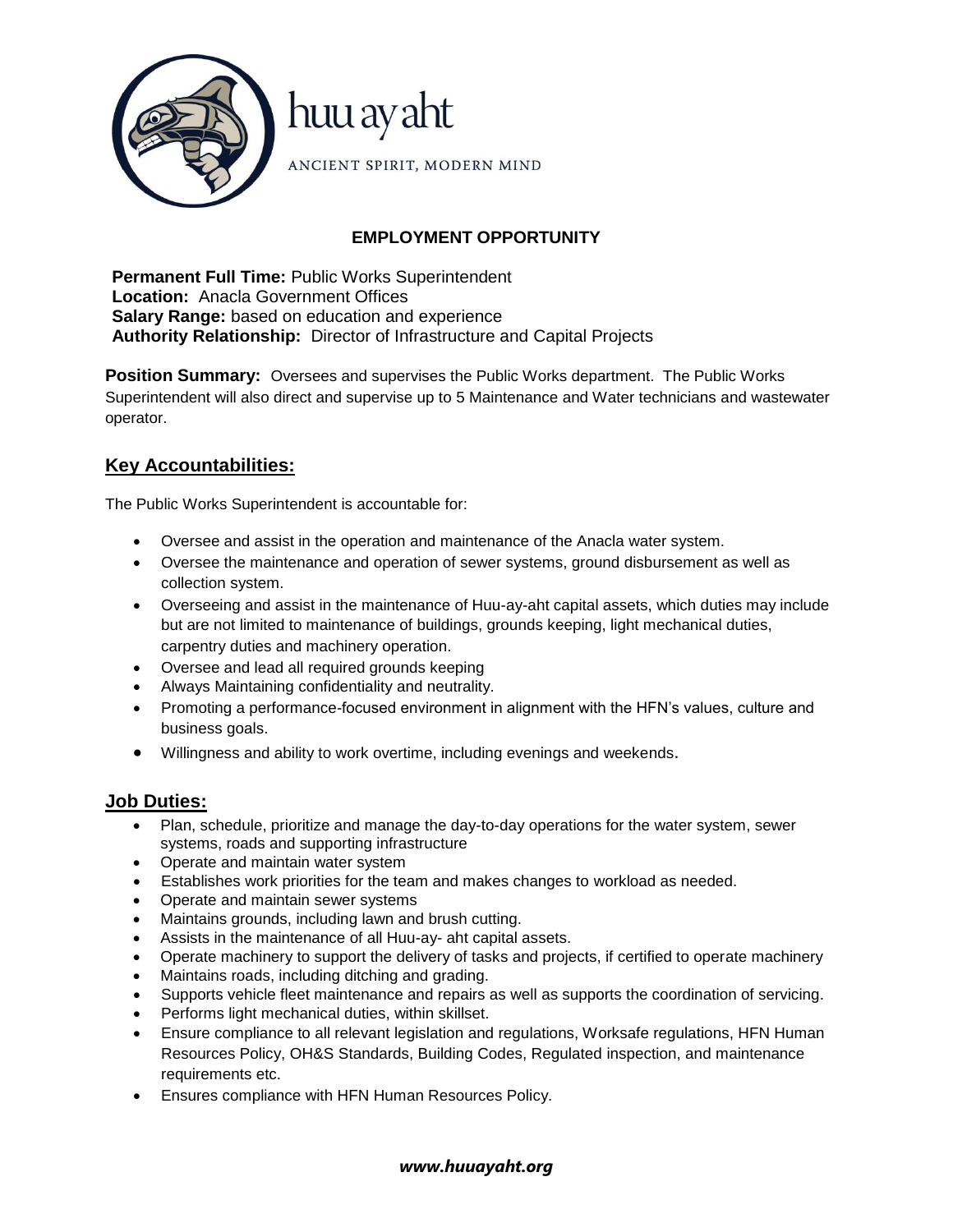

# **Education and Experience Requirements:**

- Valid class 5 driver's license or equivalent.
- Water operator certification an asset
- Machine operator certification an asset
- Mechanics, small engine repair abilities.
- Carpentry, Plumbing, and electrical skills an asset but not required.
- High School diploma or equivalent (GED) an asset but not required.
- Experience in organizing, managing and communicating activities to ensure the project and program objectives are met.
- Good oral, written communication and presentation skills.
- Good Computer skills.
- Level 1 Occupational First Aid and Transportation Endorsement an asset.
- Small Vessel Operator Proficiency (SVOP) an asset but not required.
- Ability to promote a performance-focused environment in alignment with the HFN's values, culture and business goals.

We thank all applicants for their interest in this position; however, only those candidates selected for an interview will be contacted. Please email your covering letter & resume to [HR@huuayaht.org](mailto:HR@huuayaht.org) by fax 250-728-1222 or mail attention: Human Resources Manager, 4644 Adelaide St, Port Alberni, BC, V9Y 6N4. Please quote Public Works Supervisor Job Posting. Closing date for this position is July 5, 2022, at 4:00 p.m..